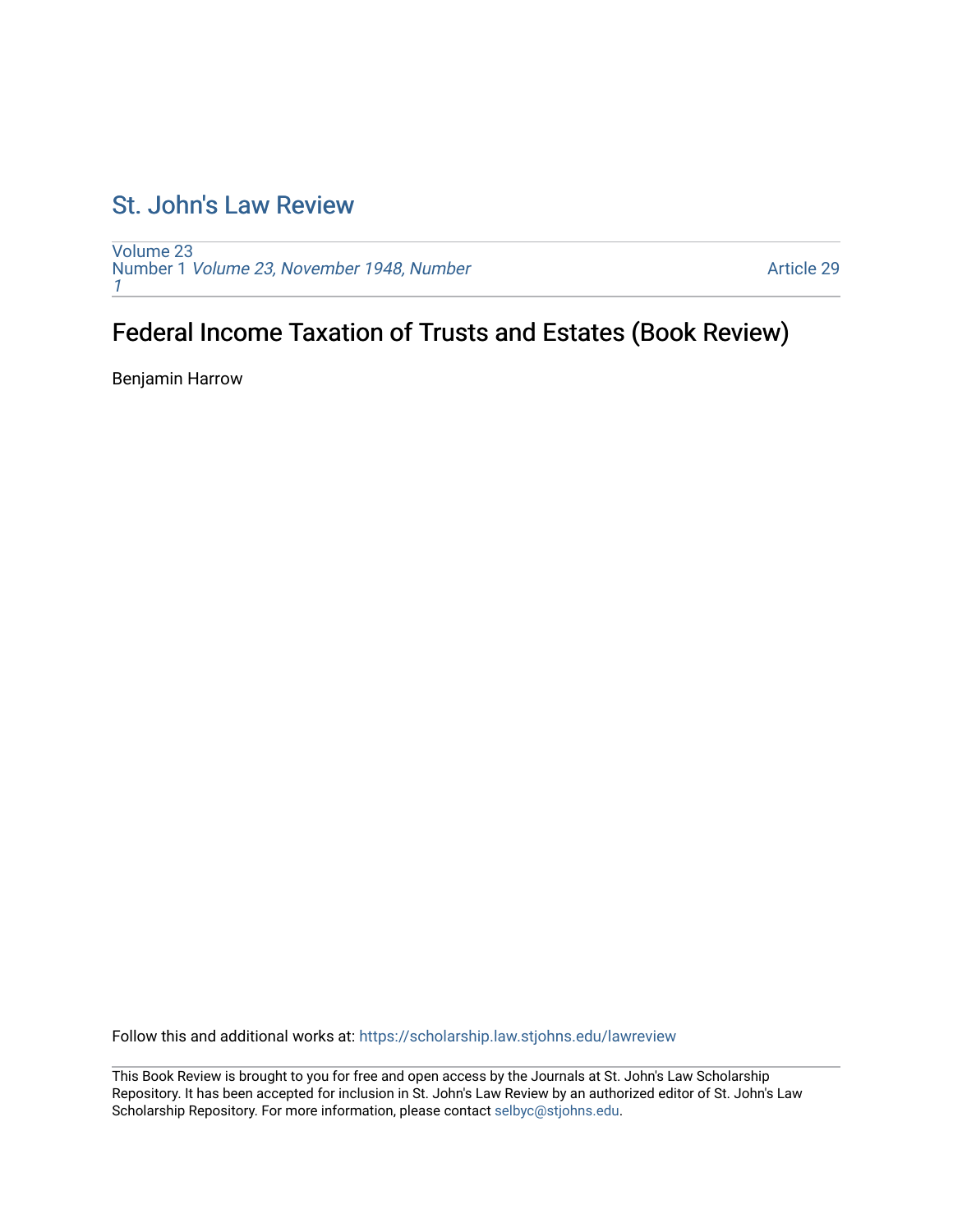## BOOK REVIEWS

## FEDERAL INCOME **TAXATION** OF **TRUSTS AND** ESTATES. By Lloyd W. Kennedy. Chicago: Little, Brown and Company, 1948. Pp. 769.

After thirty-five years of experience with the law of income taxation the lawyer may begin to expect notable legal contributions to many phases of this troublesome branch of the law. Until Lloyd W. Kennedy gave us this excellent volume only one branch of income taxation had been given extensive treatment, namely, Corporate Reorganizations.

These provisions in the law were **highly** technical and the necessity for understanding them so important to business men that it was almost a necessity to devote attention to the reorganization provisions in the tax **law** even before the courts could adjudicate the many fine points in the law.

In the law of income taxation there are at least three major questions: What is income, who is taxable on the income and when is the income taxable? **All** three questions recur in the case of estates and trusts. The tax consultant often comes squarely up against the question of what is income under trust law in determining the principal and income of a trust. On the question of who is taxable on the income the issue is complicated **by** the fact that a trust is a taxable entity and one that can easily be created **by** an individual. Furthermore the creation of a trust entity sets up three possible taxpayers, the grantor, the trust itself and the beneficiary. On the question of when the income is taxable the complication arises out of the fact that the income may or may not be distributable currently, etc. Similarly, in the case **of** estates, a separate taxable entity is created and all three questions again arise to plague the tax practitioner and the taxpayer. No other phase of income taxation is so tied up with other branches of the law, and as a result, the treatment of income taxation of estates and trusts can be handled only by one well grounded in trust and decedent's estate law.

In this volume the author quite naturally devotes the first chapter to the general law of trusts and estates. The second chapter deals with problems common to trusts and estates. Three chapters are devoted to problems specially applicable to trusts and these include one chapter on revocable and controlled trusts and one on charitable trusts. A sixth chapter is devoted to problems applicable especially to estates.

The law of income taxation with respect to estates and trusts has only just begun to crystallize. One is struck by the fact that the present state of the law is based upon the decisions of the past five to ten years. The author has done a research **job** that is thorough and intelligent and the presentation is quite readable. Touches of humor sprinkle the pages and notes and one gets the impression that the author enjoyed writing the book. Take this delightful touch in commenting on the confused taxpayer who is trying to follow the court's gyrations in determining who is to be taxed on distributable income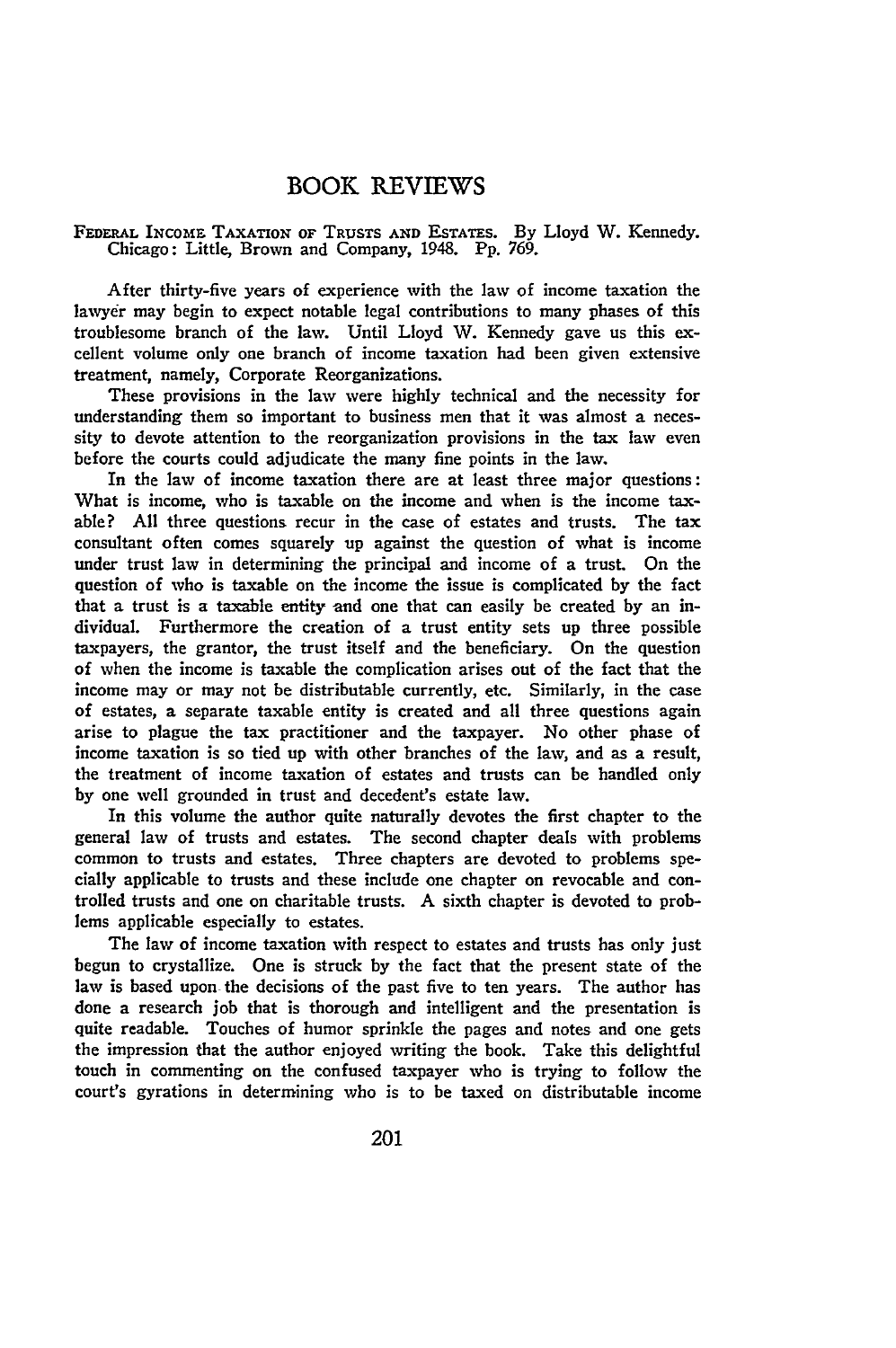and when. Says the author, "Inability to predict the application of the income tax statutes to a concrete situation is an increasingly common event, and it often entails hardships on the taxpayer who has guessed wrongly, but it is merely one of the hazards of life in a complex society. It is not only the income taxation of trusts and estates which a taxpayer must know, but the whole field of income taxation." And in a footnote the author slyly remarks, "Since this is asking more than human minds can at the moment master, society can be preserved only **by** a frank acknowledgment of the truth, namely, that income taxation is an  $n$ -dimensional chess game, some of the rules being created as the play is in progress. Hardships through inability to predict the rules will then appear not as personal affronts or bandit raids on the taxpayer's pocket-book, but as merely a payment of the stakes which make the game fascinating. After all it is only money, not life or liberty, which is involved."

The impact of trust law in determining taxable income reached an **ex**treme though perhaps logical conclusion in *Johnston v. Helvering.1* In this case a trustee held a mortgage on some real estate upon which he foreclosed. After acquiring the real estate it was sold at a loss, the trustee receiving a bond and mortgage for the major portion of the selling price. Under New York law the entire operation came under the classification of a salvaging operation and hence a portion of the sales price was allocable as income to the lite beneficiaries. The court held that the income that was allocated to the life beneficiaries under trust law was taxable income under the income tax law, even though the transaction as a whole resulted in a loss and the fictional income created **by** trust law was not available to the life beneficiaries, since it was incorporated in a single bond and mortgage which was not susceptible to actual distribution. The author's comment on this case is that it properly belongs in a work on magic. His own opinion is that a fiat of state law should not control federal income taxation.

The author provokes some stimulating thought on the proper entity to be taxed where a trust has capital gains in the year that accumulation of income ends. Under trust law capital gain is not income whereas it is income under tax law. State law controls the determination of income as distinguished from corpus. If trust law is to govern, the tax on the capital gain in the year that the trust terminates should be on the trust. If the tax law is to govern, the tax should be upon the beneficiary. The author tells us that there are no decisions answering this question nor do the regulations make any clear cut provision relating to this situation. It is the author's opinion that there is a serious question as to whether a capital gain retains its identity as a capital gain when received **by** a beneficiary. Prior to 1934 the courts had held that such gains did retain their identity in the hands of the beneficiary and in the only case that has been decided after the 1934 change in Section **117** the earlier decisions were referred to as valid precedents. However, Schedule **"A"** Form 1041 provides for no segregation of capital gains and ordinary income so that the identity of a net capital gain is lost in the total income reported as Item **10** of the 1946 form.

**1** 141 F. **2d 208 (C. C. A. 2d** 1944), *cert. denied,* **323 U. S. 715** (1944).